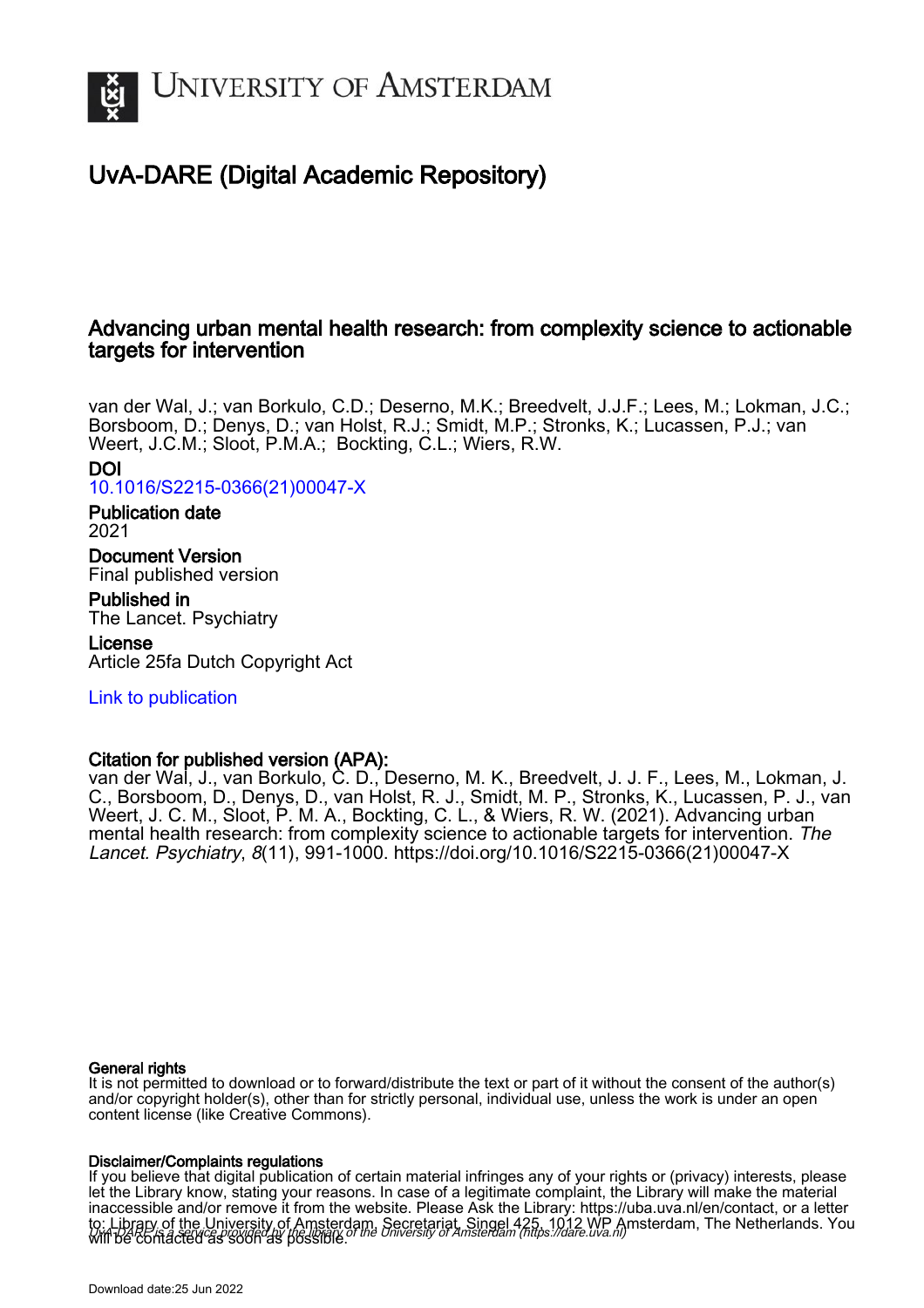# **Review**

# **Advancing urban mental health research: from complexity science to actionable targets for intervention**

*Junus M van der Wal, Claudia D van Borkulo, Marie K Deserno, Josefien J F Breedvelt, Mike Lees, John C Lokman, Denny Borsboom, Damiaan Denys, Ruth J van Holst, Marten P Smidt, Karien Stronks, Paul J Lucassen, Julia C M van Weert, Peter M A Sloot, Claudi L Bockting\*, Reinout W Wiers\**

**Urbanisation and common mental disorders (CMDs; ie, depressive, anxiety, and substance use disorders) are increasing worldwide. In this Review, we discuss how urbanicity and risk of CMDs relate to each other and call for a complexity science approach to advance understanding of this interrelationship. We did an ecological analysis using data on urbanicity and CMD burden in 191 countries. We found a positive, non-linear relationship with a higher CMD prevalence in more urbanised countries, particularly for anxiety disorders. We also did a review of meta-analytic studies on the association between urban factors and CMD risk. We identified factors relating to the ambient, physical, and social urban environment and showed differences per diagnosis of CMDs. We argue that factors in the urban environment are likely to operate as a complex system and interact with each other and with individual city inhabitants (including their psychological and neurobiological characteristics) to shape mental health in an urban context. These interactions operate on various timescales and show feedback loop mechanisms, rendering system behaviour characterised by non-linearity that is hard to predict over time. We present a conceptual framework for future urban mental health research that uses a complexity science approach. We conclude by discussing how complexity science methodology (eg, network analyses, system-dynamic modelling, and agent-based modelling) could enable identification of actionable targets for treatment and policy, aimed at decreasing CMD burdens in an urban context.**

### **The urgency of advancing urban mental health research**

At the beginning of the 21st century, two major events occurred that are expected to affect human society in a major way. First, following an unprecedented increase in urbanisation over the past two centuries, humans live in predominantly urban settings for the first time in their existence. More than 50% of the world population now lives in cities, with an expected rise to 70% in 2050.<sup>1</sup> Second, while the disability and mortality burdens of most diseases have decreased over the past three decades, the burden of mental disorders, including common mental disorders (CMDs) such as depressive, anxiety, and substance use disorders, has increased.<sup>2</sup> Depression currently ranks first in terms of the global burden of disability<sup>2,3</sup> and, with the related higher risks of morbidity and mortality, CMDs pose an increasing societal and economic burden.<sup>4,5</sup> Additionally, the mental health of the global population faces continuous challenges due to the COVID-19 pandemic.<sup>6</sup> City populations can experience specific stressors related to the urban environment, such as living in small spaces and being exposed to crowding in public areas.<sup>7</sup>

Many researchers in modern history have wondered whether living in an urban environment and risk of mental disorders are interrelated. Many studies have identified risk factors for CMDs associated with cities (ie, urban factors) such as air pollution or crime, or investigated the psychological and neurobiological effect of urban living.8,9 Nonetheless, there is no comprehensive understanding of exactly how different urban factors interact over time, with each other, and with individual city inhabitants to contribute to the risk of CMDs. This knowledge gap impedes the development of efficacious interventions that could lower the burden of CMDs in urban settings. Factors and interactions that altogether shape city inhabitants' mental health are likely to operate as a complex system.<sup>10</sup> In such a system, the interactions show dynamics such as feedback loops over multiple timescales.<sup>11</sup> Consequently, the resulting behaviour of the system is multifaceted and has complex features such as non-linearity, path dependency, and sudden transitions between states.10–14

In this Review, we explore the relationship between urbanicity and CMD burden using data from 191 countries. We discuss epidemiological, psychological, and neurobiological studies on the association between urbanicity and CMDs and present the results of a rapid literature review on meta-analytic evidence linking urban factors to CMD outcomes. We introduce a conceptual framework that uses a complexity science approach to guide future urban mental health research. We conclude by discussing how complexity science methodology could identify actionable targets for intervention and policy regarding CMDs in an urban context.

#### **Urbanicity and CMDs: recent international data**

To explore the relationship between urbanicity and CMD burden on the global scale, we did an ecological analysis using data from 191 countries from the  $UN<sup>1</sup>$  and the 2017 Global Burden of Disease (GBD) study.15 The resulting plot shows a positive correlation between the degree of urbanisation and the prevalence of the different CMDs, with the respective trend lines showing a positive nonlinear relationship ([figure 1](https://chart-studio.plotly.com/~mhlees/21/#plot)). The prevalence of CMDs is higher in countries where more than 50–60% of the population lives in urban areas, particularly for anxiety disorders. Non-linearity was further suggested by the poor fit of ordinary least square regression lines (appendix p 23). The trend lines shown in figure 1 were fitted using



#### *Lancet Psychiatry* **2021; 8: 991–1000**

Published **Online** October 7, 2021 https://doi.org/10.1016/ S2215-0366(21)00047-X \*Co-senior authors

**Centre for Urban Mental Health**  (J M van der Wal MD, C D van Borkulo PhD, J J F Breedvelt PhD, M Lees PhD, Prof D Borsboom PhD, Prof D Denys PhD, R J van Holst PhD, Prof M P Smidt PhD, Prof K Stronks PhD, Prof P J Lucassen PhD, Prof J C M van Weert PhD, Prof P M A Sloot PhD, Prof C L Bockting PhD, Prof R W Wiers PhD)**, Department of Psychological Methods** (C D van Borkulo, M K Deserno PhD, Prof D Borsboom)**, Informatics Institute** (M Lees)**, Swammerdam Institute for Life Sciences** (Prof M P Smidt, Prof P J Lucassen)**, Amsterdam School of Communication Research/ASCoR**  (Prof J C M van Weert)**, Institute for Advanced Study**  (Prof P M A Sloot)**, and Department of Developmental Psychology** (Prof R W Wiers)**, University of Amsterdam, Amsterdam, Netherlands; National Centre for Social Research, London, UK** (J J F Breedvelt)**; Department of Psychiatry** (J M van der Wal, J J F Breedvelt, J C Lokman MSc, Prof D Denys, R J van Holst, Prof C L Bockting) **and Department of Public Health**  (J M van der Wal, Prof K Stronks)**, Amsterdam UMC, location AMC, University of Amsterdam, Amsterdam, Netherlands; Centre for Lifespan Psychology, Max Planck Institute for Human Development, Berlin, Germany** (M K Deserno)**; National Centre for Cognitive Science, ITMO University, St Petersburg, Russia** (Prof P M A Sloot)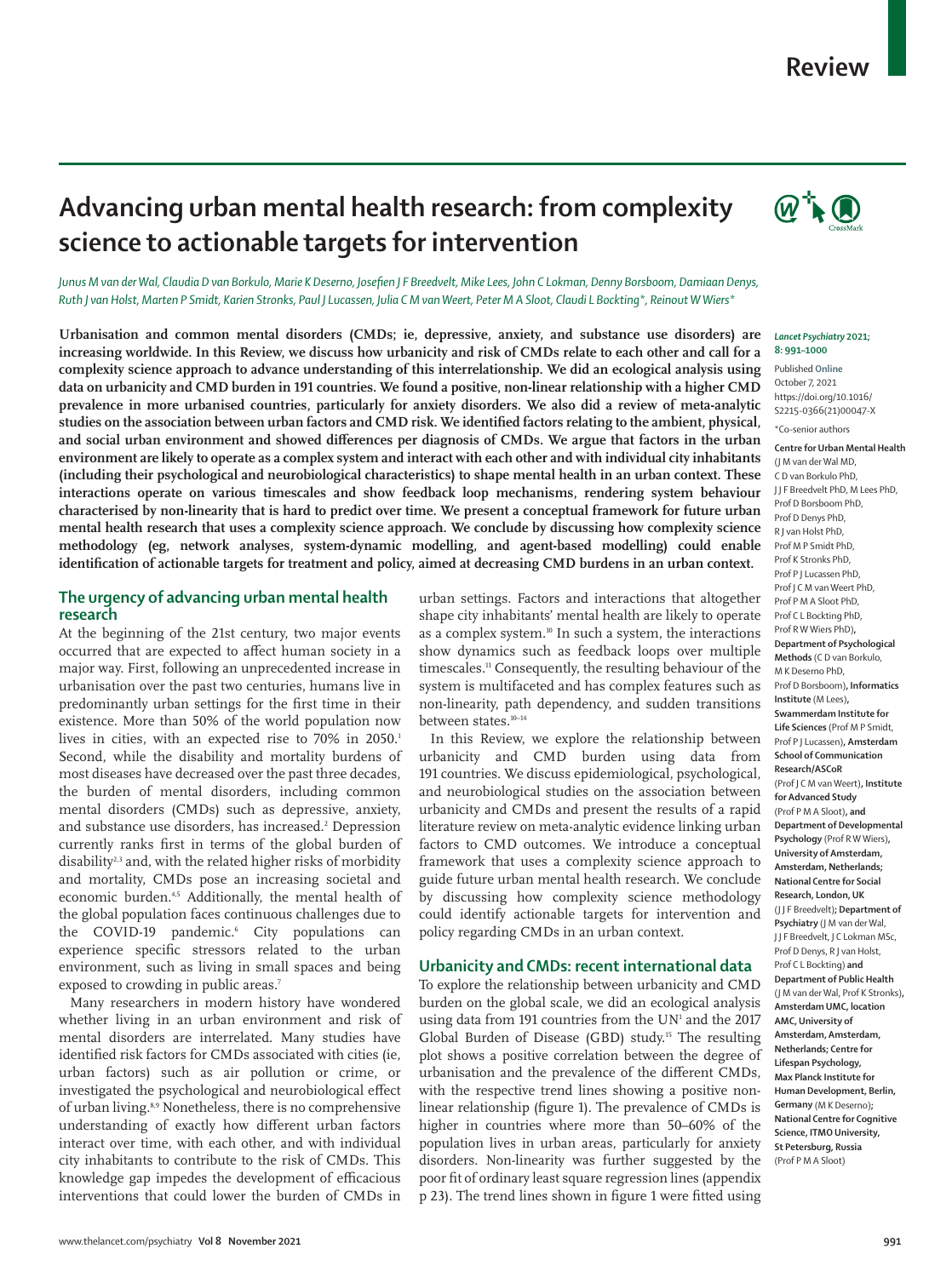Correspondence to: Prof C L Bockting, Department of Psychiatry, Amsterdam UMC, University of Amsterdam, 1105 AZ Amsterdam, Netherlands

**c.l.bockting@amsterdamumc.nl**  For an **interactive version of figure 1** see https://chart-studio. plotly.com/~mhlees/21/#plot

See **Online** for appendix

a non-parametric locally weighted scatterplot smoothing (LOWESS) technique, including bootstrapped 95% confidence intervals (n=95, k=500) that show the stability of the fit.16 An additional plot suggested no association between country population size and CMD prevalence (appendix p 24); therefore, confounding by country population size seems unlikely. A limitation of the analyses is the use of country-level data, with no distinction in CMD prevalence between urban and rural areas. Furthermore, prevalence in the GBD study is reported as an estimate (with an upper and lower bound), with different accuracy per country.<sup>15</sup> To investigate how this estimate could affect our results, we plotted the relative error of the prevalence estimates (calculated as upper bound–lower bound/estimate), as a function of degree of urbanisation (appendix p 25). We found that estimates for the prevalence of CMDs are slightly more accurate in more urbanised countries, possibly reflecting the high availability of data from high-income countries (HICs). Conclusions drawn from figure 1 should be made with caution: the difference in relative error does not seem large enough to invalidate our general observation that high degrees of urbanicity are associated with a higher prevalence of CMDs. The results presented in figure 1 serve as a basis for future research questions eg, what factors and dynamic processes underlie the suggested non-linear association and do specific urban factors cause these observed trends?

#### **Urbanicity and CMDs: epidemiological findings**

The positive association between urbanicity and CMD burden agrees with most epidemiological studies in HICs, which show higher burdens of CMDs in urban areas than rural areas.<sup>17-23</sup> For example, a study in Denmark<sup>17</sup> (n=2894640) found higher incidence rates of CMDs for individuals born in urban areas than individuals born in rural areas; the study measured depressive disorders (incidence rate ratios 1·24, 95% CI 1·21–1·27), anxiety and stress-related disorders (1·57, 1·54–1·59), and mental or behavioural disorders due to alcohol (1·75, 1·69–1·80) or cannabis use (2·47,  $2.34-2.60$ ). Studies in Sweden<sup>18,19</sup> (n=4.4-4.5 million) revealed higher incidence rates for first hospitalisation due to depression in men (hazard ratio 1·12, 95% CI 1·03–1·23) and women (1·20, 1·11–1·30), alcohol use disorder in men (1·71, 1·60–1·82) and women (1·76, 1·58–1·96), or substance use disorder in men  $(2.38,$ 2·12–2·67) and women (1·89, 1·67–2·15) who live in areas with the highest degree of urbanisation compared with areas with a lower degree of urbanisation. A pooled analysis of eight Dutch cohort studies<sup>20</sup>  $(n=32487)$ showed higher odds for prevalence of depression in more urbanised areas (odds ratio [OR] 1·05, 95% CI 1·01–1·10) than less urbanised areas.In North America, a meta-analysis of Canadian population surveys $^{21}$  done between 2000 and 2014 (n=477 449) revealed higher odds for major depressive episodes in urban areas than in rural areas (OR 1·18, 95% CI 1·12–1·25). By contrast, a meta-analysis of population surveys done in the  $USA^{22}$ between 2009 and 2011 found no urban–rural differences for major depression in adolescents (n=55 583) and the highest risk of major depression in adults (n=116 459) in small metropolitan and semi-rural areas. A metaanalysis of 20 urban versus rural comparison studies in HICs23 published between 1985 and 2008 (n=143 894) revealed higher odds for mood (OR 1·28, 95% CI 1·13–1·44) and anxiety disorders (1·13, 1·00–1·28), but not for substance use disorders, for individuals living in urban areas. Results for substance use disorders are mixed, partly because of the wide variety of substances and differences in availability or legal status.<sup>13,23</sup>

In low-income and middle-income countries (LMICs), where urbanisation typically occurs at a higher pace than in HICs, urban mental health is a topic of major importance.<sup>24</sup> Studies on urban–rural differences in CMDs in LMICs have more mixed findings than in HICs.25–28 For example in China, a country with rapid urbanisation and economic growth, large studies showed no urban–rural differences in anxiety or alcohol use disorders,<sup>26,29</sup> but a higher prevalence of depression in rural areas.30,31 These mixed results could have multiple origins, including differences in the phase of economic development in urban and rural areas, as this variation will affect risk factors (eg, poor housing) and protective factors (eg, availability of treatment) for mental health. Furthermore, several sociodemographic factors associated with rapid urbanisation (eg, megacities,<sup>24</sup> crowding in informal settlements,<sup>32</sup> and large-scale labour migration)<sup>33,34</sup> in LMICs deserve attention, given their presumed effect on mental health.

#### **Considering mind and brain**

An important focus in urban mental health research is the relationship between the urban environment and the mind and brain of city inhabitants. This concept relates to how an urban environment affects the development of internalising and externalising problems, including CMDs, through effects on psychological factors (eg, neuroticism), mechanisms (eg, cognitive beliefs and coping), and neurobiology (eg, brain development, neurobiological stress response, and epigenetics).<sup>8,35</sup>

For example, regarding psychological factors, frequent exposure to negative circumstances such as inequality or crime in disadvantaged urban areas can lead to maladaptive appraisal in the form of negative selfevaluation or heightened perceived threats, increasing the risk of internalising disorders.36,37 By contrast, a positive appraisal style could increase mental resilience, which has been shown for the effect of stressors related to the COVID-19 pandemic.<sup>38</sup> Furthermore, social norms in particular areas could affect individual residents' behaviour, including (illicit) substance misuse.<sup>39</sup> Notably, many studies on CMDs use outcomes that rely on subjective evaluation, which can be distorted in the case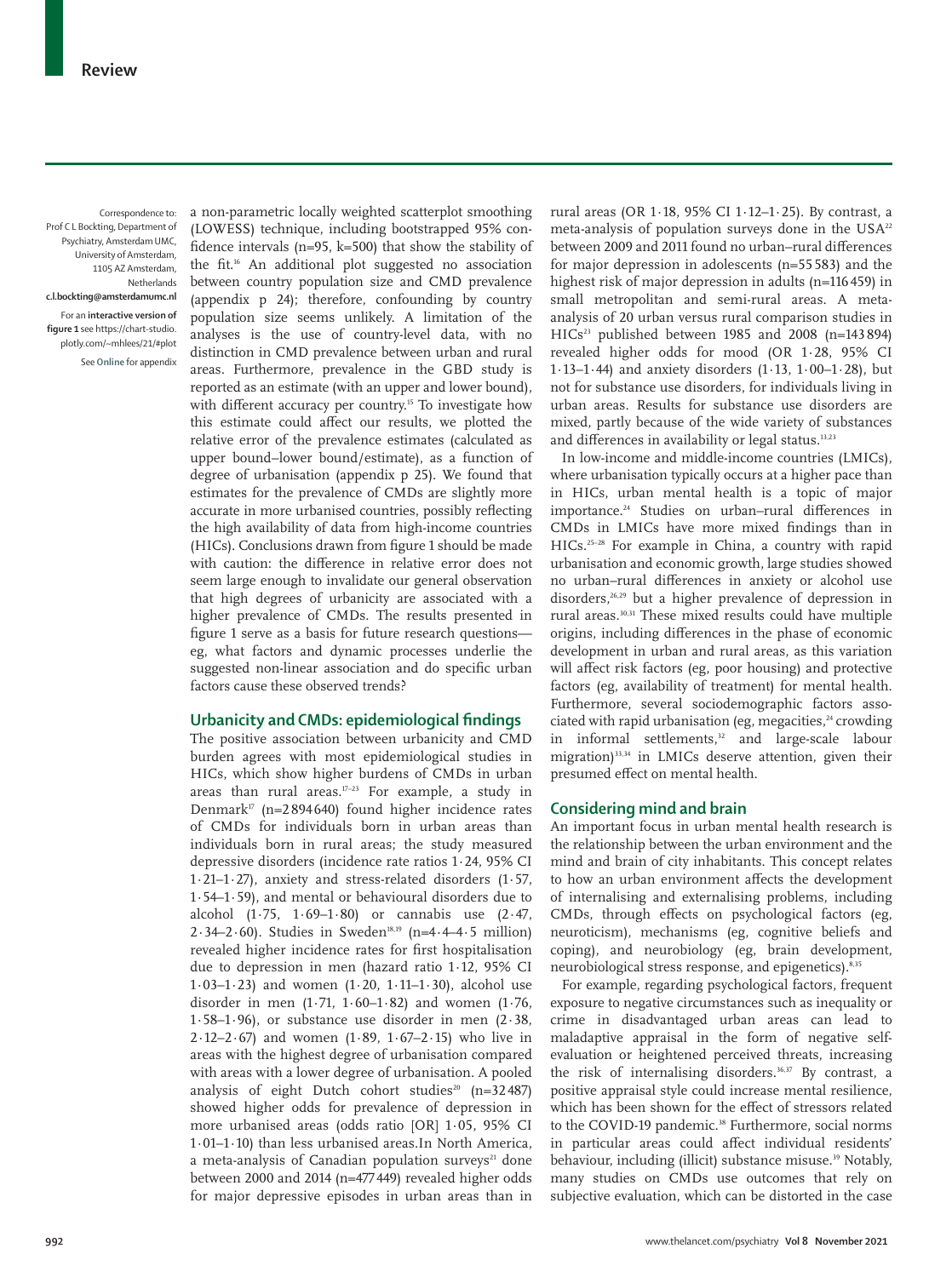**Review**



*Figure 1:* **Relationship between urbanisation and prevalence of common mental disorders**

The x-axis shows the proportion of a country's population living in urban areas, and the y-axis represents the prevalence of the common mental disorders. The dots represent countries, with each country included three times, once for each of the disorders, as shown by the three different colours. The countries and diagnostic codes included in the plot are shown in the appendix (pp 18–22). Trend lines were produced using a locally weighted scatterplot smoothing (LOWESS) technique; the shaded areas represent bootstrapped 95% CIs.

of CMDs. Hence, negative circumstances such as perceived threat, adverse neighbourhood aesthetic, or availability of substances might be overrated by comparison with objective measures. This weighted perception can further increase maladaptive behaviours, such as social isolation or illicit substance use, which will feed back to the urban environment (eg, by affecting neighbourhood social cohesion or crime).<sup>39</sup> Psychological factors and mechanisms operate in the context of neurobiological and genetic characteristics, which can render individuals susceptible to CMDs when exposed to specific environmental urban stressors. Several leading theories on the causes of CMDs, such as the diathesisstress theory,<sup>40</sup> Belsky's theory of differential susceptibility,<sup>41</sup> or Beck's unified model of depression,<sup>42</sup> propose integrated mechanisms. These theories state that the accumulation of stressors throughout life results in different mental health outcomes due to individual differences in developmental, psychological, and neurobiological factors.

The effect of the urban environment on the brain ranges from neurodevelopmental changes during fetal development to structural and functional alterations throughout life in response to environmental exposures.<sup>8,9</sup> Cities are generally associated with prolonged exposure to social stress, which can alter the stress response.<sup>43</sup> Accumulation of stressors has a negative effect on neurobiological stress resilience (ie, allostasis), modifying the risk to develop CMDs throughout life.<sup>44,45</sup> For example, one neuroimaging study<sup>46</sup> showed that urban living was associated with increased amygdala activity during social stress exposure and that urban upbringing was associated with differential activity of the perigenual anterior cingulate cortex and decreased connectivity between the amygdala and the perigenual anterior cingulate cortex (ie, key regions for regulating negative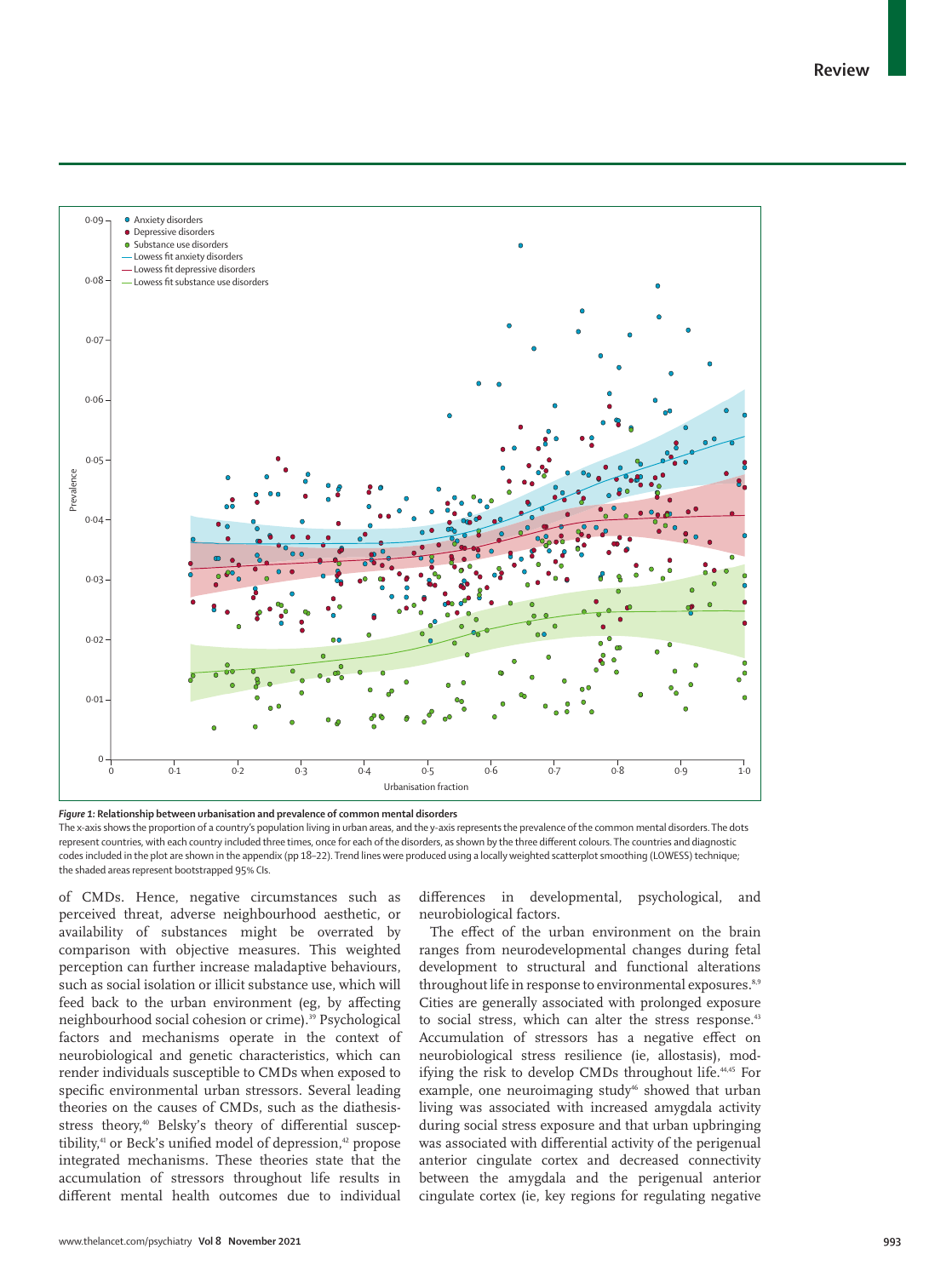affect and stress). Furthermore, exposure to air pollution could be related to disruptions in white matter development in childhood and increased brain atrophy in later life.<sup>47,48</sup> Moreover, the gut microbiome has been shown to affect brain function and possibly contribute to the pathophysiology of mental disorders.<sup>49</sup> Additionally, transgenerational effects could induce neurodevelopmental changes that alter the stress response and resilience to mental disorders in offspring—eg, through maternal use of substances or serotonin reuptake inhibitors during pregnancy, or suboptimal parenting.<sup>50–52</sup> Regarding protective factors, neuroimaging studies have shown that exposure to green space can positively affect stress recovery and cognitive and affective brain functioning.<sup>53</sup>

Altogether, the interrelationship between urban surroundings and psychological and neurobiological factors is important to consider in urban mental health research. This relationship is unlikely to be linear (ie, from the city to the individual), as the mental health of city inhabitants will feed back and affect the urban environment.

### **Urban factors and CMDs**

We did a rapid review of meta-analyses studying the associations between urban factors and CMD risk. We included 13 meta-analyses on urban–rural differences in CMD burden and 45 meta-analyses on 18 urban factors (appendix pp 1–14).

Studies were categorised as pertaining to the ambient environment (eg, air pollution or noise), physical environment (eg, urban design or green space), or social environment (eg, social cohesion, crime, or socioeconomic status). We found notable differences in terms of the meta-analytic evidence between the three CMDs and associated urban factors. For instance, ambient environmental factors were mostly studied in relation to depression, mainly reporting mixed results but with some studies reporting a positive association between exposure to air pollution or noise and risk of depression.54–59 Meta-analyses on noise and anxiety disorders reported no relationship,  $57-60$  and these factors have not been studied meta-analytically for substance use disorder. Ambient factors that have been less extensively studied, but have been associated with CMDs, are artificial light at night and the occurrence of higher ambient temperatures in cities (ie, urban heat islands).<sup>61,62</sup> Regarding social factors, economic stressors such as low socioeconomic status or economic inequality have been studied for depression and substance use disorder and, less often, for anxiety disorders. Meta-analyses of anxiety studies mostly focus on social stressors such as ethnic discrimination, sexual minority status, or crime (appendix p 1). Whether these findings reflect actual differences in which urban factors are relevant for the respective CMDs, or whether they expose a gap in research, requires further investigation. Such knowledge could help to explain the differences in CMD burden between countries with different degrees of urbanisation.

We only found one meta-analysis that suggested a protective effect, which was on exposure to green space and depressive mood.<sup>63</sup> Hence, factors that could promote mental health in cities (eg, improving urban design, economic opportunities, or access to health services) require further research. There is also a need for robust evidence on the effect of rapid urbanisation and migration on CMDs, especially in LMICs (eg, informal settlements and crowding).<sup>24,64</sup>

#### **Complexity science for urban mental health research**

Although numerous urban factors have been associated with CMD outcomes, most of these findings represent univariate explanations for urban mental health problems and disorders, which are most likely to be shaped by a multitude of dynamic interactions and feedback processes over time. Consequently, there is a considerable gap in our knowledge of how the urban environment affects mental health.<sup>10,12-14</sup> For example, neighbourhood deprivation, low socioeconomic status, and crime, have all been reported to impair mental health.20,39 However, it is unclear how these factors interact over time or how they are affected by feedback from poor mental health outcomes in the local population. The identification of risk (or protective) factors for CMDs does not provide a comprehensive explanation of how living in cities affects the risk of developing CMDs. Instead, the involved factors are part of dynamic processes, spanning from the city to the individual and back, shaping mental health in an urban context.10,12–14 We argue that these factors operate within a complex system, meaning that their interactions are characterised by feedback loop mechanisms occuring over different timescales, resulting in a complex network of dynamical interactions that renders non-linear behaviour of the system at large.10,12 Accounting for this notion is an important step forward in gaining a better understanding of the interplay between the urban environment and mental health. This step is essential to uncover new targets for interventions and policy making, aimed at reducing the burden of CMDs in urban populations. Therefore, we call for a complexity science approach to be applied to future urban mental health research.

Complexity science is the study of systems that are constituted by individual lower-level elements that, by virtue of their dynamical interactions, can give rise to emergent higher-level effects and patterns of selforganising (often non-linear) behaviour.<sup>11</sup>

Both cities and CMDs have defining features of a complex system. Cities have many factors that, when taken together, account for the dynamics of the urban landscape—eg, infrastructure factors such as urban design, social factors such as neighbourhood segregation,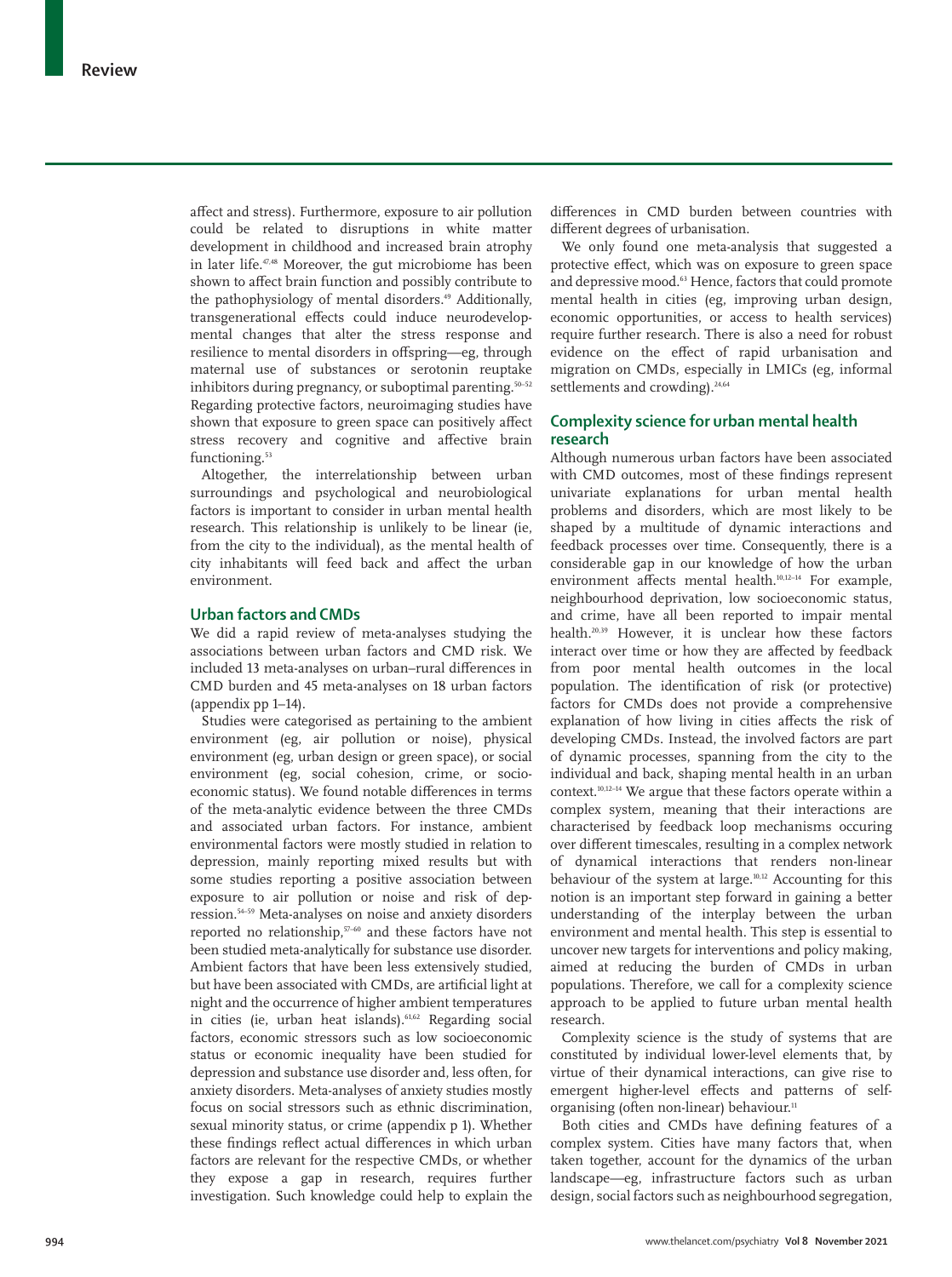and city inhabitants' individual characteristics.<sup>65</sup> In mental health research, the complexity science approach has become increasingly popular, particularly with regard to the conceptualisation of mental disorders as a disease entity and in the study of their causes.<sup>35,66,67</sup> A notable example is the network theory of mental disorders, which conceptualises psychopathology as an emerging property within a complex system consisting of causally interacting symptoms, potentially giving rise to a pathological state of the system resembling a psychiatric phenotype.<sup>66</sup>

To show that cities and mental disorders can be considered as systems of interacting elements, we uncovered the network structure of data on urban surroundings and depression symptoms, from the second wave (2006–07) of the Survey of Health, Ageing and Retirement in Europe study (SHARE; n=4970).<sup>68,69</sup> The resulting network visualises the interwoven and multivariate nature of associations between urban factors and depression symptoms (figure 2).

However, interacting elements alone do not automatically comprise a complex system. A quintessential feature of complex systems is that the relationships between elements are subject to feedback loop mechanism over different timescales, resulting in system behaviour that is non-linear and hard to predict in the long term.11 For example, in cities, this is seen in the non-linear relationship between population size and metrics such as economic output or crime rates.<sup>71</sup> These so-called superlinear scaling properties are proposed to result from an increasing return to scale, as there are more opportunities for social interaction and feedback loops in larger cities.<sup>71</sup> Future studies should investigate how the burden of CMDs relates to city population size, especially given our findings that suggest a positive association between urbanisation and CMD burden (figure 1).

Complex system behaviour in CMDs can be found in the occurrence of sudden deterioration of symptoms, characterised as sudden transitions around tipping points from a healthy to a pathological state, which has been shown in computational models and human timeseries data on depression.<sup>72,73</sup>

Underlying dynamics could consist of reinforcing symptom feedback loops (eg, rumination and sleep) or contributors to mental disorders (eg, poor diet and insufficient physical exercise).67,72 Additionally, CMD outcomes can also feed back to explanatory factors, including some that affect urban surroundings. For example, depression might decrease the ability to maintain household duties,<sup>74</sup> which could result in neglect of the physical surroundings and, ultimately, negatively affect neighbourhood aesthetics.<sup>75</sup> Such feedback could result in circular causality, by which outcomes (ie, CMDs) feed back and amplify the explanatory factors (eg, neighbourhood aesthetics) that contributed to the onset of the disorder in the first place.



#### *Figure 2:* **Network of urban factors and symptoms of depression**

Information is based on a regression-based mixed-graphical model (mgm package in R). Green nodes represent urban factors. Red nodes represent depression symptoms.70 The thickness of the lines represents the strength of the positive (straight line) or negative (dotted line) association. Because the network serves an illustrative purpose, regression weights for the corresponding associations are not shown.

#### **A conceptual framework for urban mental health research**

To guide future urban mental health research, we present a conceptual framework (figure 3) that is based on four important principles and can be used for theorising the effect of the urban environment on mental health (and vice-versa) from a complexity science perspective. These principles are: (1) the factors and outcomes involved operate as dynamically interacting elements within a complex system, (2) factors are affected by metafactors such as changes in city size, urbanisation, migration, and stage of economic development, (3) interactions between explanatory factors and CMD symptoms occur over different timescales, and (4) CMD outcomes can affect explanatory factors (feedback loops).

First, urban mental health problems and disorders are characterised as emerging properties within a complex system whereby the elements dynamically interact across the different domains of the conceptual framework, as visualised by the arrows between the elements (figure 3). The horizontal strata on the left of the framework categorise elements other than CMDs as pertaining to the urban environment, social environment, or individual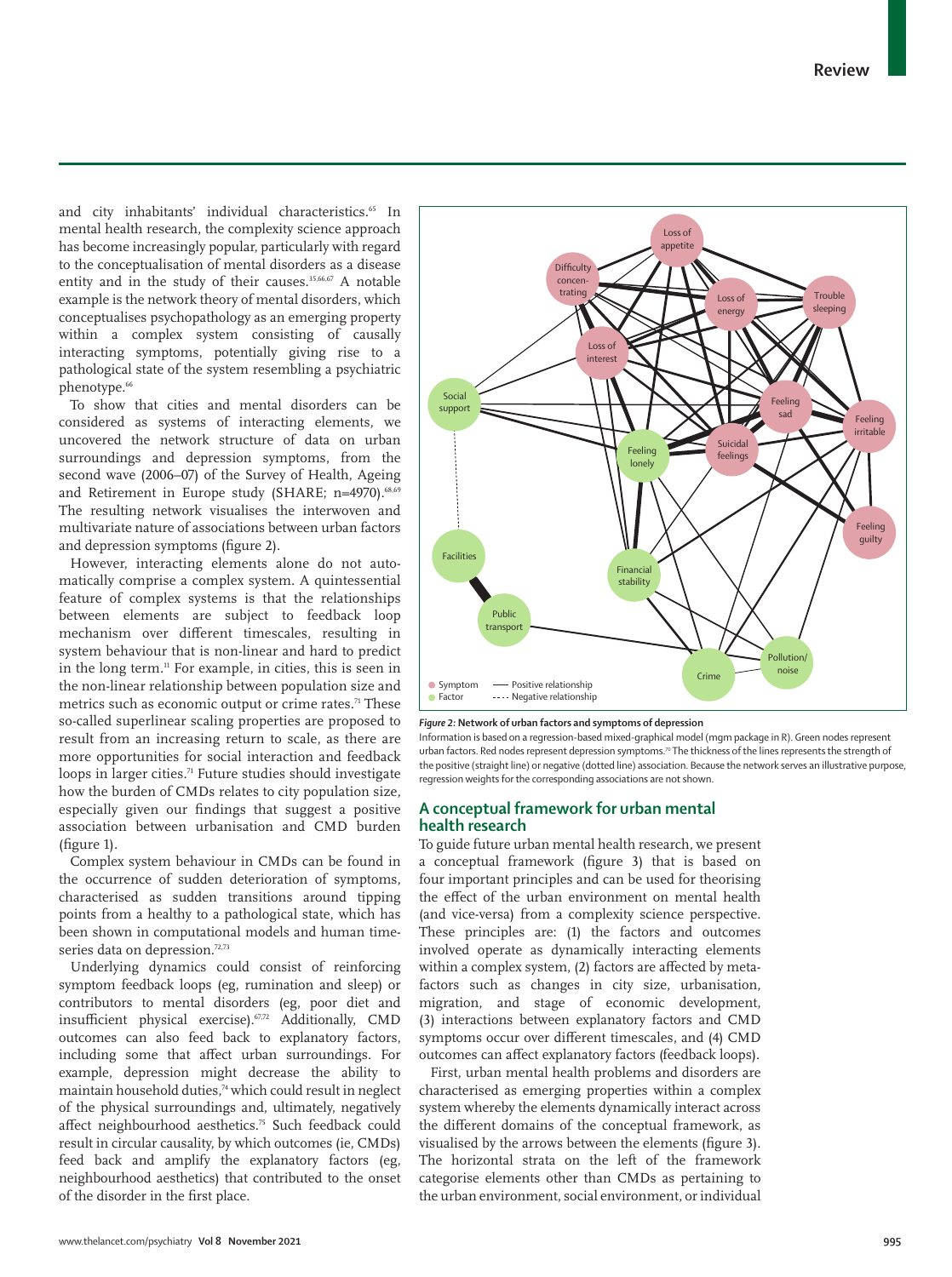

*Figure 3:* **Conceptual framework of the relationship between factors in the urban environment and CMD outcomes**

This framework conceptualises urban mental health from a complex systems perspective. Meta factors (grey box) are considered to have a dynamic effect on the urban environment and its inhabitants. Factors are categorised as urban factors (eg, air pollution or built environment), social factors (eg, social cohesion), or individual factors (eg, individual demographic, psychological, or neurobiological characteristics). Arrows between the factors and CMD symptoms represent the different temporal scales across which factors can assert their effect. CMDs are represented as symptom clusters connected by overlapping symptoms. Feedback arrows represent the possibility of feedback from CMD symptoms to explanatory factors, which can also occur over different timescales. CMD=common mental disorder.

> city inhabitants (eg, gender and age, but also neuroticism, neurobiological factors, or daily functioning). These elements can be risk or protective factors for CMDs. CMDs are represented as symptom clusters that can be affected by external elements, but symptoms can also affect each other, in line with the network theory of mental disorders.<sup>66</sup> Symptom clusters in our framework overlap, as at least some symptoms overlap between CMDs.76 Second, particular meta factors (ie, city size, population growth, urbanisation, migration, and economic development) have a profound effect on the urban environment. These effects include changes in city and population size and the process of urbanisation (eg, rapid urbanisation in LMICs), internal or international migration (eg, for economic, political, or educational purposes), and stage of economic development (eg, housing quality or availability of healthcare services).<sup>24,64,71</sup> Third, different timescales in our framework, ranging from over hours to over the life course, are depicted by differences in the oscillation magnitude of the arrows that represent the effect on CMD symptoms. When processes operate on similar timescales, the possibility for reciprocal interactions is assumed to be higher. However, when one of the processes occurs at a vastly different pace, their effects on each other will be attenuated. $\pi$  Finally, because CMDs

are known to feed back to explanatory factors over multiple timescales, this process is accounted for by the oscillating arrows from CMDs back to other elements in the system.

To show the framework in practice, we present a hypothetical example of an urban mental health scenario (appendix p 26). Our example concerns Jane, an inhabitant of a neighbourhood with little green space (urban factor), in her country's largest city (meta factor). Her apartment is located close to a busy road. Jane has a low income, which often causes financial distress (individual factor). The constant traffic noise (urban factor) disturbs her sleep, causing insomnia.<sup>78</sup> Chronic exposure to air pollutants (urban factor) could negatively affect brain structures and functioning,<sup>48</sup> increasing her risk of developing a CMD. Insomnia could increase financial distress by negatively affecting work performance, creating a reinforcing feedback loop.<sup>79</sup> Depending on Jane's psychological coping and neurobiological susceptibility, these factors could trigger, for example, a depressive disorder.79 However, her municipality is investing in sustainable urban development (meta factor) and building a park (protective urban factor) between her apartment building and the busy road. This intervention could improve Jane's mental health by reducing stress  $(individual factor)^{63}$  and mitigating traffic noise  $(urban)$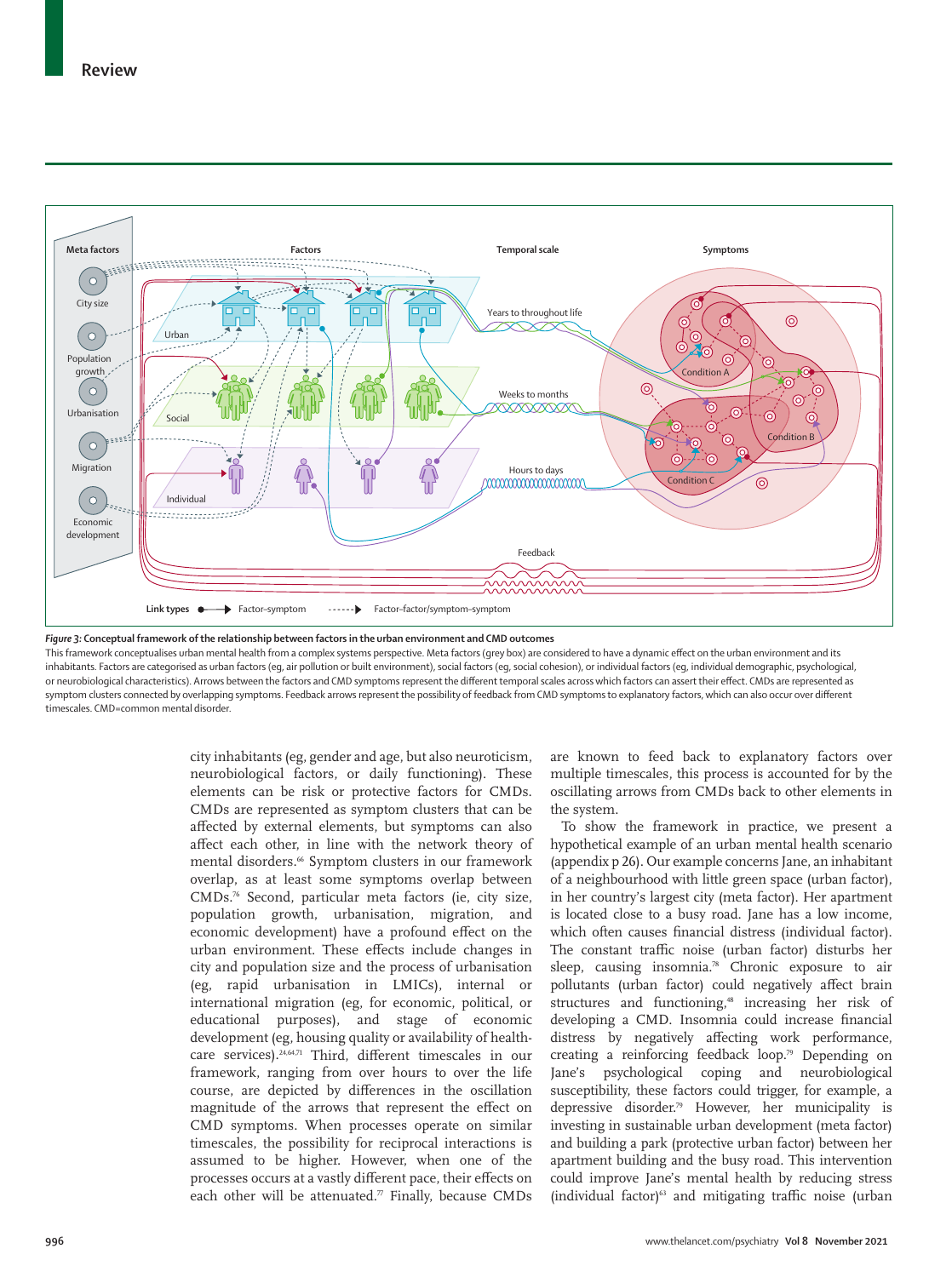factors) in the short term, $\delta$ <sup>0</sup> and eventually by increasing neighbourhood social cohesion (social factor)<sup>81</sup> or perhaps even by mitigating air pollution (urban factor).<sup>82</sup> This hypothetical example shows how multiple interactions, from the urban to the individual level, can trigger CMD symptoms, create feedback loops, and reinforce distress. It also exemplifies how interventions can affect multiple pathways over different timescales.

### **Theoretical and quantitative models**

Our conceptual framework can guide future urban mental health research from a complexity science perspective. Informed by existing studies, expert knowledge, and lived experience, the framework can be used to map and assess dynamical interactions between the urban environment and mental health. Network analyses and machine learning approaches can advance theoretical causal maps by using data-driven estimations of the multivariate statistical associations between a set of variables (figure 2) and by approximating weights of the presumed causal links. The next step is to translate such theoretical maps into quantitative models that approximate the interactions within the system of interest and thereby allow us to study the temporal behaviour of the system.<sup>83</sup> Methods such as agent-based modelling and system-dynamic modelling can use real-world data to study the temporal behaviour of the system of interest.<sup>83</sup> For example, agent-based models are able to study the interactions between multiple variables, including those that transcend the individual level, such as the consequences of the COVID-19 pandemic.<sup>84</sup> An example of an agent-based modelling study would be an investigation of the mental health effect of repercussions of the COVID-19 restrictions in urban areas, such as the psychological effects of large families living in small spaces, crowding in informal settlements, and increased risk of domestic violence.<sup>7,85</sup>

An important methodological development in mental health research is the use of ecological momentary assessment studies, bolstered by the widespread availability of mobile devices. Ecological momentary assessment studies allow for the collection of intensive longitudinal data, which can be used to infer interactions over time of variables of interest—eg, through temporal network analyses.70,86 This information could be used to identify early warning signals before the onset of CMD symptoms,<sup>73</sup> to elucidate the underlying psychological mechanism of mental health interventions, $\frac{s}{s}$  or to personalise treatment by providing insight into symptom dynamics.<sup>88</sup> Furthermore, including urban factors in ecological momentary assessment studies could provide new insights into the effect of the urban environment on CMDs.<sup>89</sup>

#### **Future prospects**

The global population is increasingly living in urban environments.<sup>1</sup> This demographic shift means there is an increase in exposure to urban stressors that have been associated with higher risk of CMDs. Since 2020, this

#### **Search strategy and selection criteria**

We did 34 systematic searches on PubMed between April 22, 2020, and June 5, 2020, combining search terms of each of the three common mental disorders (CMDs) and search terms on factors associated with an urban environment. A list of all search terms can be found in the appendix (pp 15–17). Medical subject headings and search terms in the title or abstract were used to identify relevant studies. Results were filtered to show only meta-analyses published from Jan 1, 1990, up to the date the specific search was performed.

We included meta-analyses that studied the association between exposure to at least one urban-related factor and CMD outcome (diagnosis or symptoms classed as depressive, anxiety, or substance use disorder in DSM-5), included only studies in people (of any age), had full-text availability, and were written in English or Dutch. We excluded meta-analyses that studied participants with any comorbidity other than comorbid CMDs or only included studies in an occupational setting.

Searches for depressive disorder yielded 96829 hits, of which 599 were meta-analyses; 503 remained after removing duplicates. Searches for anxiety disorders yielded 48166 hits, of which 287 were meta-analyses; 105 remained after removing duplicates. Searches for substance use disorders yielded 91 366 hits, of which 502 were meta-analyses; 392 remained after removing duplicates. 12 additional meta-analyses were identified through manual searches. Screening was primarily done by JMvdW, with consultation of JJFB in case of uncertainty about inclusion. Furthermore, JJFB did a crosscheck of a subset of the included and excluded papers. After screening, 58 meta-analyses were included: 44 meta-analyses reported on depressive disorders, 16 meta-analyses reported on anxiety disorders, and 14 meta-analyses reported on substance use disorder. Reasons for exclusion after full-text screening were the factor studied did not match the search terms (n=19), study design was not relevant to our search (n=19), CMD diagnosis or symptomatology was not included as outcome (n=7), no full-text access (n=4), not being in English or Dutch (n=2), or inclusion of participants with neuropsychiatric comorbidity other than comorbid CMDs (n=1). Result extraction was led by JMvdW, under supervision of JJFB.

reference list, is presented in the appendix (pp 1–14).

A comprehensive overview of these results, including the

shift has occurred during the COVID-19 pandemic, which poses additional mental health challenges on urban residents.<sup>7</sup> In this Review, we have argued that a complexity science approach should guide future urban mental health research. Complexity science can help to identify factors for CMD interventions and policy. Complexity science can also identify which factors in urban systems should be targeted to have a meaningful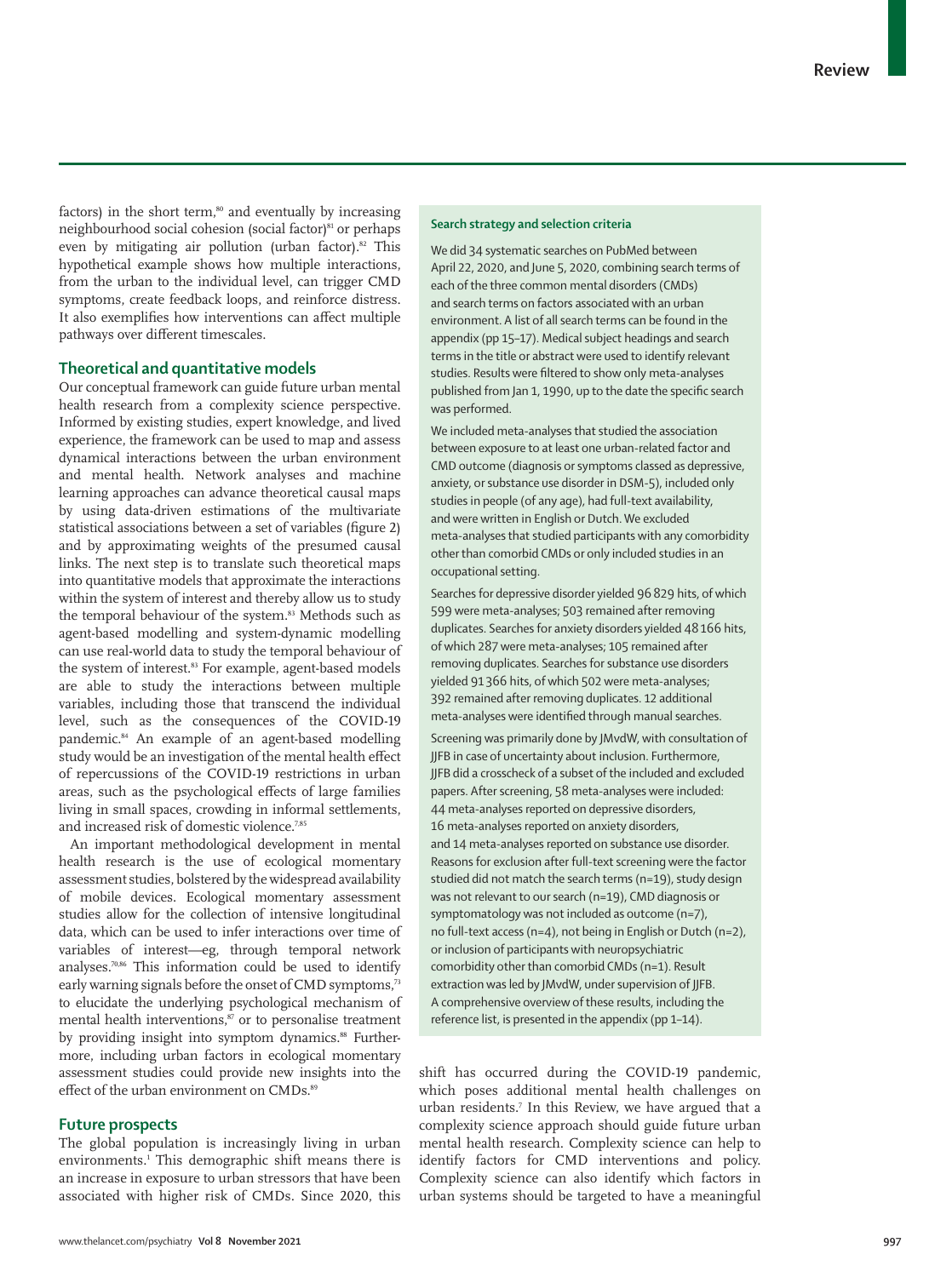effect on mental health outcomes. Notably, the most effective targets in a complex network might not always be the ones most centrally located, but may instead be (a combination of) the ones that are more peripherally connected, for example in the case of product recommendation in social networks.<sup>90</sup> Additionally, innovative interventions should be developed for highrisk populations that are currently underserved by healthcare facilities or do not seek help themselves. Examples include increasing accessibility through the use of digital or mobile platforms or guidance by lay counsellors, which can be effective in treating CMDs in HICs and LMICs, including in urban populations with low socioeconomic status.<sup>91-94</sup>

#### **Conclusions**

Identifying actionable targets within urban systems is key to improving the mental health of city inhabitants and represents a major challenge in urban mental health research. Adopting a complexity science approach could identify relevant urban factors. In this Review, we presented a conceptual framework that can guide future urban mental health research. Novel insights from this approach could provide input for new treatment interventions and urban policies addressing CMDs in the increasingly urban world.

#### **Contributors**

CLB, RWW, PMAS, JMvdW, CDvB, JJFB, and MKD conceptualised this Review. JMvdW wrote the first draft of this paper. CDvB drafted the first versions of the conceptual framework. CLB, RWW, JMvdW, CDvB, JJFB, and MKD further developed the manuscript and, together with CL and PMAS, further developed the conceptual framework. JCL created the figures, with input from CDvB and JMvdW. ML, PMAS, CLB and RWW initiated the UN and WHO data analyses. The analyses were done by ML and results were interpreted by PMAS, ML, CLB, RWW, and JMvdW. JMvdW did the rapid review and results were extracted by JMvdW under supervision of JJFB. The Survey of Health, Ageing and Retirement in Europe network analysis was done by MKD and CDvB and interpreted together with JMvdW. PJL, MS, and RvH contributed to the section on neurobiology. KS, JCMvW, DB, and DD commented on the manuscript throughout the writing process. All authors reviewed the final version of the manuscript before submission.

#### **Declaration of interests**

We declare no competing interests.

#### **Acknowledgments**

Research within the Centre for Urban Mental Health is funded by the University of Amsterdam. CDvB is supported by the Netherlands Organization for Scientific Research innovational research grant VENI (grant number VI.Veni.201G.074). The authors thank Arja Rydin for her help in running the analyses of the global data in figure 1, and Tineke Banda and Karoline Huth for their help in extracting the results of the rapid review. This paper uses data from the Survey of Health, Ageing and Retirement in Europe [\(SHARE\)](http://www.share-project.org) study, wave 2. The SHARE data collection has been funded by the European Commission through FP5 (QLK6-CT-2001-00360), FP6 (SHARE-I3: RII-CT-2006-062193, COMPARE: CIT5-CT-2005-028857, SHARELIFE: CIT4-CT-2006-028812), FP7 (SHARE-PREP GA N°211909, SHARE-LEAP GA N°227822, SHARE M4 GA N°261982, DASISH GA N°283646) and Horizon 2020 (SHARE-DEV3 GA N°676536, SHARE-COHESION GA N°870628, SERISS GA N°654221, SSHOC GA N°823782) and by DG Employment, Social Affairs & Inclusion. Additional funding from the German Ministry of Education and Research, the Max Planck Society for the Advancement of Science, the US National Institute on Aging

(U01\_AG09740-13S2, P01\_AG005842, P01\_AG08291, P30\_AG12815, R21\_AG025169, Y1-AG-4553-01, IAG\_BSR06-11, OGHA\_04-064, and HHSN271201300071C) and from various national funding sources is gratefully acknowledged. The funding sources had no involvement in the conception or writing of this paper, nor in the conducted analyses or literature review.

#### **References**

- 1 UN Department of Economic and Social Affairs. 2018 revision of world urbanization prospects. 2017. https://population.un.org/wup/ (accessed June 1,  $2020$ ).
- Rehm J, Shield KD. Global burden of disease and the impact of mental and addictive disorders. *Curr Psychiatry Rep* 2019; **21:** 10.
- 3 WHO. Depression and other common mental disorders. 2017. https://apps.who.int/iris/bitstream/handle/10665/254610/WHO-MSD-MER-2017.2-eng.pdf (accessed Dec 13, 2020).
- 4 Walker ER, McGee RE, Druss BG. Mortality in mental disorders and global disease burden implications: a systematic review and meta-analysis. *JAMA Psychiatry* 2015; **72:** 334–41.
- 5 Momen NC, Plana-Ripoll O, Agerbo E, et al. Association between mental disorders and subsequent medical conditions. *N Engl J Med* 2020; **382:** 1721–31.
- 6 Moreno C, Wykes T, Galderisi S, et al. How mental health care should change as a consequence of the COVID-19 pandemic. *Lancet Psychiatry* 2020; **7:** 813–24.
- Sharifi A, Khavarian-Garmsir AR. The COVID-19 pandemic: impacts on cities and major lessons for urban planning, design, and management. *Sci Total Environ* 2020; **749:** 142391.
- Lambert KG, Nelson RJ, Jovanovic T, Cerdá M. Brains in the city: neurobiological effects of urbanization. *Neurosci Biobehav Rev* 2015; **58:** 107–22.
- 9 Krabbendam L, van Vugt M, Conus P, et al. Understanding urbanicity: how interdisciplinary methods help to unravel the effects of the city on mental health. *Psychol Med* 2020; **51:** 1099–110.
- Rydin Y, Bleahu A, Davies M, et al. Shaping cities for health: complexity and the planning of urban environments in the 21st century. *Lancet* 2012; **379:** 2079–108.
- 11 Mitchell M. Complexity: a guided tour. Oxford: Oxford University Press, 2009.
- Galea S. The urban brain: new directions in research exploring the relation between cities and mood-anxiety disorders. *Depress Anxiety* 2011; **28:** 857–62.
- 13 Galea S, Rudenstine S, Vlahov D. Drug use, misuse, and the urban environment. *Drug Alcohol Rev* 2005; **24:** 127–36.
- 14 Galea S, Riddle M, Kaplan GA. Causal thinking and complex system approaches in epidemiology. *Int J Epidemiol* 2010; **39:** 97–106.
- 15 Institute for Health Metrics and Evaluation. Global Burden of Disease Study 2017 (GBD 2017) data resources. 2017. http://ghdx. healthdata.org/gbd-2017 (accessed Jan 16, 2021).
- 16 Cleveland WS. Robust locally weighted regression and smoothing scatterplots. *J Am Stat Assoc* 1979; **74:** 829–36.
- 17 Vassos E, Agerbo E, Mors O, Pedersen CB. Urban–rural differences in incidence rates of psychiatric disorders in Denmark. *Br J Psychiatry* 2016; **208:** 435–40.
- 18 Sundquist K, Frank G, Sundquist J. Urbanisation and incidence of psychosis and depression: follow-up study of 4·4 million women and men in Sweden. *Br J Psychiatry* 2004; **184:** 293–98.
- Sundquist K, Frank G. Urbanization and hospital admission rates for alcohol and drug abuse: a follow-up study of 4·5 million women and men in Sweden. *Addiction* 2004; **99:** 1298–305.
- 20 Generaal E, Hoogendijk EO, Stam M, et al. Neighbourhood characteristics and prevalence and severity of depression: pooled analysis of eight Dutch cohort studies. *Br J Psychiatry* 2019; **215:** 468–75.
- 21 Wiens K, Williams JVA, Lavorato DH, Bulloch AGM, Patten SB. The prevalence of major depressive episodes is higher in urban regions of Canada. *Can J Psychiatry* 2017; **62:** 57–61.
- 22 Breslau J, Marshall GN, Pincus HA, Brown RA. Are mental disorders more common in urban than rural areas of the United States? *J Psychiatr Res* 2014; **56:** 50–55.
- Peen J, Schoevers RA, Beekman AT, Dekker J. The current status of urban–rural differences in psychiatric disorders. *Acta Psychiatr Scand* 2010; **121:** 84–93.

For the **Survey of Health, Ageing and Retirement in Europe** see www.share-project.org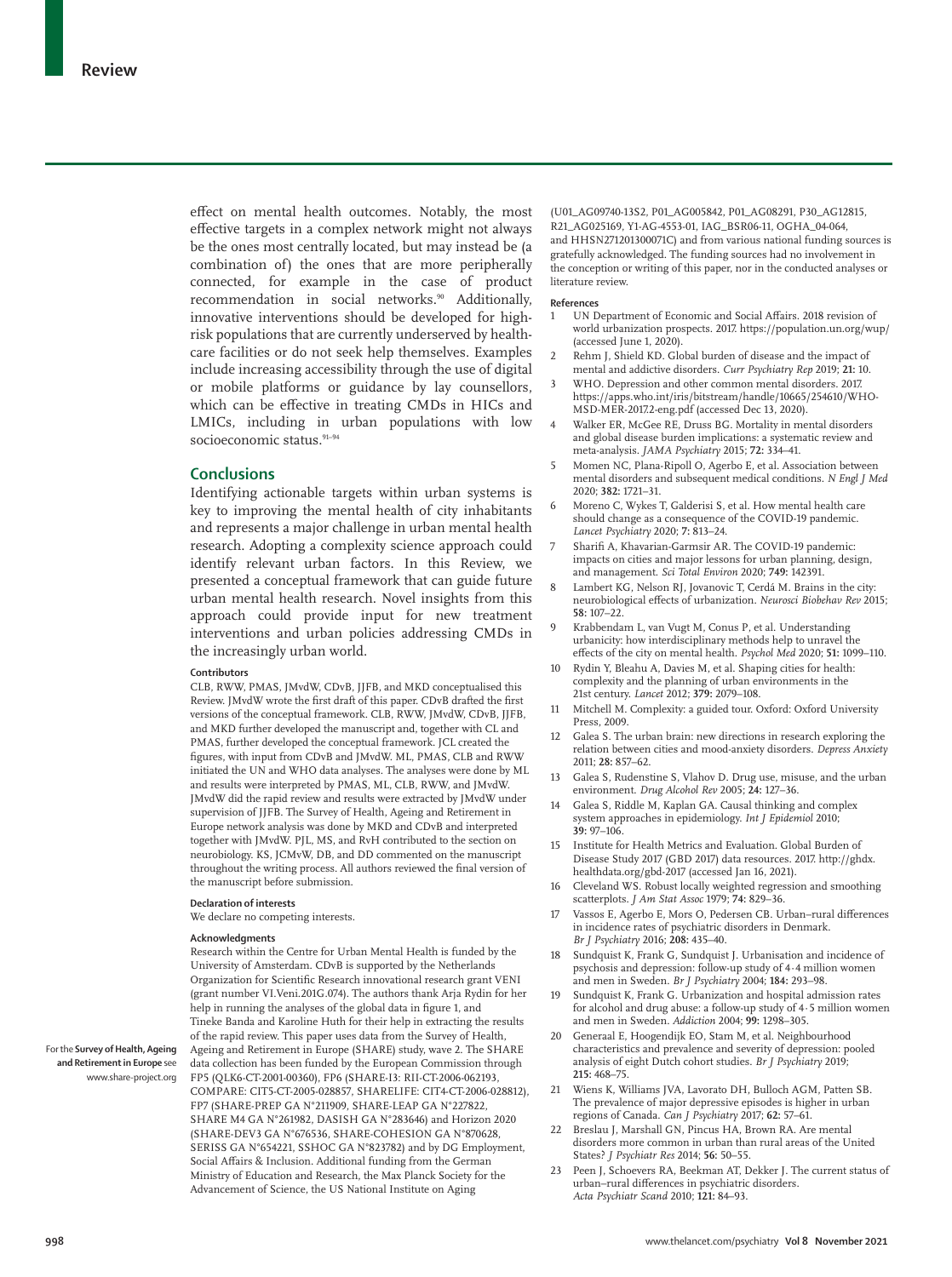- 24 Bhugra D, Castaldelli-Maia JM, Torales J, Ventriglio A. Megacities, migration, and mental health. *Lancet Psychiatry* 2019; **6:** 884–85.
- 25 Purtle J, Nelson KL, Yang Y, Langellier B, Stankov I, Diez Roux AV. Urban–rural differences in older adult depression: a systematic review and meta-analysis of comparative studies. *Am J Prev Med* 2019; **56:** 603–13.
- 26 Guo X, Meng Z, Huang G, et al. Meta-analysis of the prevalence of anxiety disorders in mainland China from 2000 to 2015. *Sci Rep* 2016; **6:** 28033.
- 27 Prina AM, Ferri CP, Guerra M, Brayne C, Prince M. Prevalence of anxiety and its correlates among older adults in Latin America, India and China: cross-cultural study. *Br J Psychiatry* 2011; **199:** 485–91.
- 28 Cheng HG, Shidhaye R, Charlson F, et al. Social correlates of mental, neurological, and substance use disorders in China and India: a review. *Lancet Psychiatry* 2016; **3:** 882–99.
- 29 Phillips MR, Cheng HG, Li X, et al. Prevalence, correlates, comorbidity, and age of onset of alcohol use disorders in adult males from five provinces in China. *Drug Alcohol Depend* 2017; **173:** 170–77.
- 30 Gu L, Xie J, Long J, et al. Epidemiology of major depressive disorder in mainland China: a systematic review. *PLoS One* 2013; **8:** e65356.
- 31 Tang X, Tang S, Ren Z, Wong DFK. Prevalence of depressive symptoms among adolescents in secondary school in mainland China: a systematic review and meta-analysis. *J Affect Disord* 2019; **245:** 498–507.
- 32 Subbaraman R, Nolan L, Shitole T, et al. The psychological toll of slum living in Mumbai, India: a mixed methods study. *Soc Sci Med* 2014; **119:** 155–69.
- Zhang J, Yan L, Yuan Y. Rural–urban migration and mental health of Chinese migrant children: systematic review and meta-analysis. *J Affect Disord* 2019; **257:** 684–90.
- 34 Bhugra D. Migration and mental health. *Acta Psychiatr Scand* 2004; **109:** 243–58.
- 35 Holmes EA, Ghaderi A, Harmer CJ, et al. *The Lancet Psychiatry* Commission on psychological treatments research in tomorrow's science. *Lancet Psychiatry* 2018; **5:** 237–86.
- 36 Patel V, Burns JK, Dhingra M, Tarver L, Kohrt BA, Lund C. Income inequality and depression: a systematic review and meta-analysis of the association and a scoping review of mechanisms. *World Psychiatry* 2018; **17:** 76–89.
- 37 Newman MG, Llera SJ, Erickson TM, Przeworski A, Castonguay LG. Worry and generalized anxiety disorder: a review and theoretical synthesis of evidence on nature, etiology, mechanisms, and treatment. *Annu Rev Clin Psychol* 2013; **9:** 275–97.
- 38 Veer IM, Riepenhausen A, Zerban M, et al. Psycho-social factors associated with mental resilience in the Corona lockdown. *Transl Psychiatry* 2021; **11:** 67.
- 39 O'Brien DT, Farrell C, Welsh BC. Broken (windows) theory: a meta-analysis of the evidence for the pathways from neighborhood disorder to resident health outcomes and behaviors. *Soc Sci Med* 2019; **228:** 272–92.
- 40 Nielsen JD, Mennies RJ, Olino TM. Application of a diathesis-stress model to the interplay of cortical structural development and emerging depression in youth. *Clin Psychol Rev* 2020; **82:** 101922.
- 41 Belsky J, Bakermans-Kranenburg MJ, van IJzendoorn MH. For better and for worse. *Curr Dir Psychol Sci* 2007; **16:** 300–04.
- 42 Beck AT, Bredemeier K. A unified model of depression. *Clin Psychol Sci* 2016; **4:** 596–619.
- 43 de Kloet ER, Joëls M, Holsboer F. Stress and the brain: from adaptation to disease. *Nat Rev Neurosci* 2005; **6:** 463–75.
- Lupien SJ, Juster RP, Raymond C, Marin MF. The effects of chronic stress on the human brain: from neurotoxicity, to vulnerability, to opportunity. *Front Neuroendocrinol* 2018; **49:** 91–105.
- 45 Moustafa AA, Parkes D, Fitzgerald L, et al. The relationship between childhood trauma, early-life stress, and alcohol and drug use, abuse, and addiction: an integrative review. *Curr Psychol* 2018; **40:** 579–84.
- Lederbogen F, Kirsch P, Haddad L, et al. City living and urban upbringing affect neural social stress processing in humans. *Nature* 2011; **474:** 498–501.
- 47 Peterson BS, Rauh VA, Bansal R, et al. Effects of prenatal exposure to air pollutants (polycyclic aromatic hydrocarbons) on the development of brain white matter, cognition, and behavior in later childhood. *JAMA Psychiatry* 2015; **72:** 531–40.
- Wilker EH, Preis SR, Beiser AS, et al. Long-term exposure to fine particulate matter, residential proximity to major roads and measures of brain structure. *Stroke* 2015; **46:** 1161–66.
- 49 Sarkar A, Harty S, Lehto SM, et al. The microbiome in psychology and cognitive neuroscience. *Trends Cogn Sci* 2018; **22:** 611–36.
- Smit-Rigter LA, Noorlander CW, von Oerthel L, Chameau P, Smidt MP, van Hooft JA. Prenatal fluoxetine exposure induces life-long serotonin 5-HT<sub>3</sub> receptor-dependent cortical abnormalities and anxiety-like behaviour. *Neuropharmacology* 2012; **62:** 865–70.
- 51 Dwyer JB, Cardenas A, Franke RM, et al. Prenatal nicotine sex-dependently alters adolescent dopamine system development. *Transl Psychiatry* 2019; **9:** 304.
- 52 Cicchetti D, Rogosch FA, Toth SL, Sturge-Apple ML. Normalizing the development of cortisol regulation in maltreated infants through preventive interventions. *Dev Psychopathol* 2011; **23:** 789–800.
- 53 Bratman GN, Anderson CB, Berman MG, et al. Nature and mental health: an ecosystem service perspective. *Sci Adv* 2019; **5:** eaax0903.
- 54 Braithwaite I, Zhang S, Kirkbride JB, Osborn DPJ, Hayes JF. Air pollution (particulate matter) exposure and associations with depression, anxiety, bipolar, psychosis and suicide risk: a systematic review and meta-analysis. *Environ Health Perspect* 2019; **127:** 126002.
- 55 Fan S-J, Heinrich J, Bloom MS, et al. Ambient air pollution and depression: a systematic review with meta-analysis up to 2019. *Sci Total Environ* 2020; **701:** 134721.
- 56 Zeng Y, Lin R, Liu L, Liu Y, Li Y. Ambient air pollution exposure and risk of depression: a systematic review and meta-analysis of observational studies. *Psychiatry Res* 2019; **276:** 69–78.
- Dzhambov AM, Lercher P. Road traffic noise exposure and depression/anxiety: an updated systematic review and meta-analysis. *Int J Environ Res Public Health* 2019; **16:** 4134.
- 58 Schubert M, Hegewald J, Freiberg A, et al. Behavioral and emotional disorders and transportation noise among children and adolescents: a systematic review and meta-analysis. *Int J Environ Res Public Health* 2019; **16:** 3336.
- Hegewald J, Schubert M, Freiberg A, et al. Traffic noise and mental health: a systematic review and meta-analysis. *Int J Environ Res Public Health* 2020; **17:** 6175.
- 60 Lan Y, Roberts H, Kwan M-P, Helbich M. Transportation noise exposure and anxiety: a systematic review and meta-analysis. *Environ Res* 2020; **191:** 110118.
- 61 Paksarian D, Rudolph KE, Stapp EK, et al. Association of outdoor artificial light at night with mental disorders and sleep patterns among US adolescents. *JAMA Psychiatry* 2020; **77:** 1266–75.
- 62 Wang X, Lavigne E, Ouellette-kuntz H, Chen BE. Acute impacts of extreme temperature exposure on emergency room admissions related to mental and behavior disorders in Toronto, Canada. *J Affect Disord* 2014; **155:** 154–61.
- 63 Roberts H, van Lissa C, Hagedoorn P, Kellar I, Helbich M. The effect of short-term exposure to the natural environment on depressive mood: a systematic review and meta-analysis. *Environ Res* 2019; **177:** 108606.
- Patel RB, Burke TF. Urbanization-an emerging humanitarian disaster. *N Engl J Med* 2009; **361:** 741–43.
- 65 Batty M. The size, scale, and shape of cities. *Science* 2008; **319:** 769–71.
- 66 Borsboom D. A network theory of mental disorders. *World Psychiatry* 2017; **16:** 5–13.
- 67 Wittenborn AK, Rahmandad H, Rick J, Hosseinichimeh N. Depression as a systemic syndrome: mapping the feedback loops of major depressive disorder. *Psychol Med* 2016; **46:** 551–62.
- 68 Börsch-Supan A, Brandt M, Hunkler C, et al. Data resource profile: the survey of health, ageing and retirement in Europe (SHARE). *Int J Epidemiol* 2013; **42:** 992–1001.
- 69 Börsch-Supan A. Survey of health, ageing and retirement in Europe (SHARE) wave 2. Release version: 7.1.0. SHARE-ERIC data set. June 26, 2020. https://doi.org/10.6103/SHARE.w2.710 (accessed June 26, 2020).
- Haslbeck JMB, Waldorp LJ. Mgm: estimating time-varying mixed graphical models in high-dimensional data. *J Stat Softw* 2020; **93:** 1–46.
- 71 Bettencourt LMA, Lobo J, Helbing D, Kühnert C, West GB. Growth, innovation, scaling, and the pace of life in cities. *Proc Natl Acad Sci USA* 2007; **104:** 7301–06.